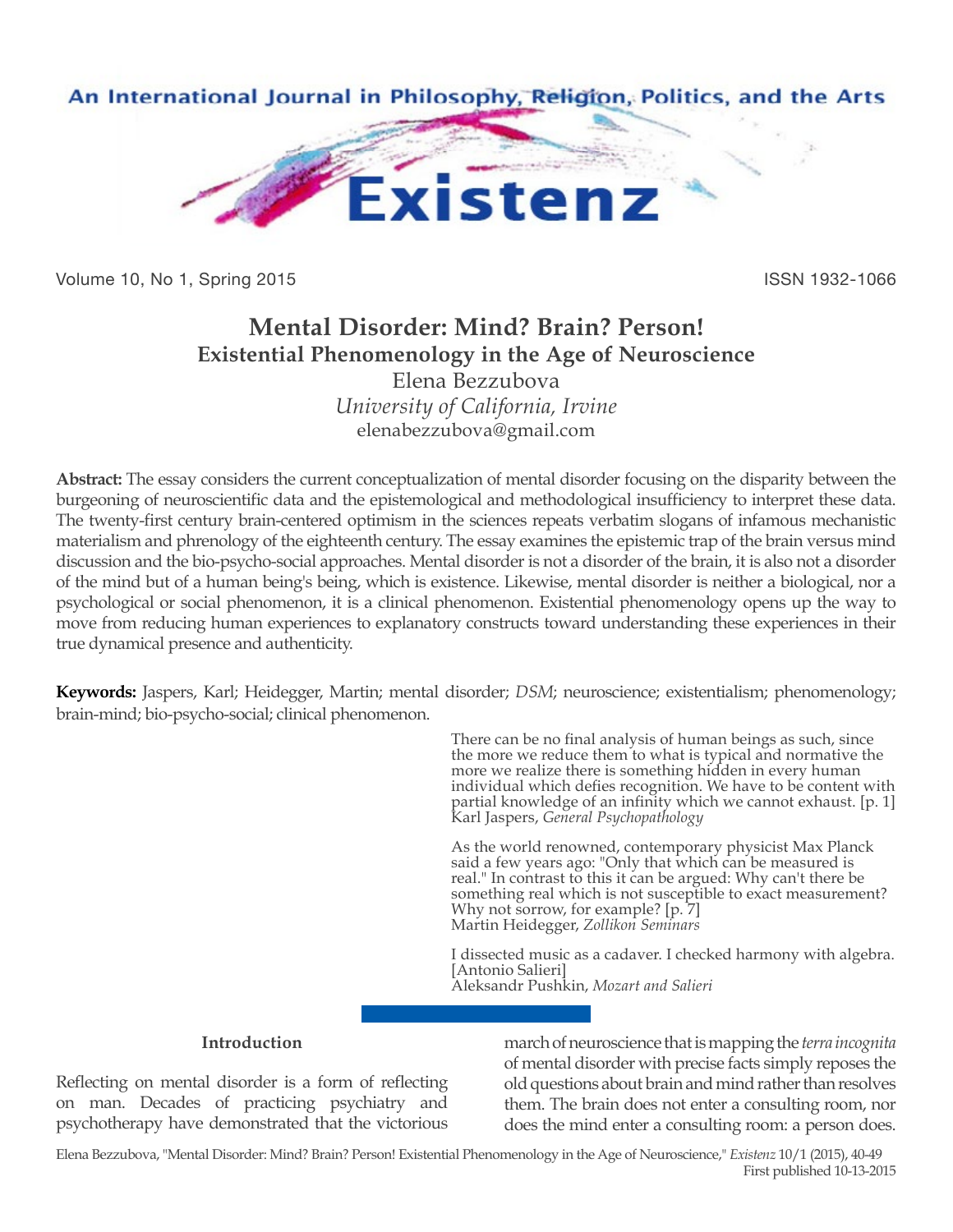A clinician does not see a mental disorder; a clinician sees a person who might be diagnosed with having mental disorder.

A routine clinical situation raises many questions about mental disorder; questions that lead from the clinical toward the philosophical. A dark moment of despair, suffocating hopelessness, tension in the chest, anguish, spasm in the throat resolving into sobbing and bitter tears. Is this a normal human experience: a reaction to the death of a loved one or merely a sudden sadness? Or this is a mental disorder? Accordingly: Is this experience a disturbing but organic part of life, or pathological syndrome that has to be removed as a tumor or a microbe. The central question is what is being disordered when a person feels depressed, hears voices reads other people's thoughts or believes herself to be a prophet? Brain? Mind? And what about the person to whom this brain and this mind belong?

This essay reflects upon these questions focusing on the category of mental disorder, its subject matter and method of its investigation. The essay considers the role of neuroscience and existential phenomenology in understanding mental disorder and emphasizes that: (1) mental disorder is not biological or psycho-social but a clinical category, (2) the conceptualization of mental disorder is rooted in the major philosophical question about the relationship between idea and matter that is trapped in the body-mind dichotomy, (3) the current neuroscientific revolution is a phase of the historical flux and reflux between brain-centered and mind-centered conceptualizations of mental disorder, and (4) the person-centered conceptualization of mental disorder in existential phenomenology, in particular, Karl Jaspers' *General Psychopathology*<sup>1</sup> and Martin Heidegger's Zollikon Seminars,<sup>2</sup> opens a way for understanding mental disorders as an expression of human being's being, namely of *Existenz*.

#### **Mental Disorder As It Is**

Mental disorder is a territory where social meets legal, brain meets mind, matter meets idea, and science meets

philosophy. Understanding mental disorder in and by itself begins from the exploring that mental that is getting disordered when mental disorder occurs.

Mental disorder is a foreigner in the medical domain. First it was treated as social aberrance, crimes, or possessions. Only about a couple of centuries ago mental disorder entered medicine as special pathology of mind (mental), different from, if not opposite to, the main corpus of medical pathology of *soma* (physical). Medical disorders are objective and material with evident malfunction of organs and systems—fever, bleeding, edema, tumor, and the like. In contrast, mental disorders are subjective, immaterial, ambiguous and frequently more similar to social inadequacy or strangeness than medical pathology: a wish to commit suicide, a belief of being the president of a state, a conviction about surveillance by neighbors, repetitive thefts from stores, feeling the need to count until 10 before pressing the elevator button, and so on.

The subject matter of physical disorders is matter, body in particular. The subject matter of mental disorders is mind, a sort of unknown, invisible entity, not a material substrate, but an ideal construct. No clear definitions exist of mind. Even the mere reality and occurrence of mind remained a perplexing question. Correspondingly, the etiology and pathogenesis of mental disorder was unknown. Now, two centuries later, with major advancements in brain science and great variety of theories of mind, the newest *DSM-5* still states that the causes of mental disorders are mainly unknown.3 When and if the etiopathogenesis of a mental disorder becomes known, it would consider a material process, not a mental construction. Consequently, the disorder would be moved from an obscure—ideated province of the mental to the main—materialistic domain of medicine.

The first case in point was neurosyphilis. Special clinical forms of mania with delusions of grandeur, depression, *tabes dorsales* or *dementia paralitica*, that were clinically different from other types of mania; depression and dementia were considered mental disorders. Then, their material etiopathogenesis was found: discovery of *spirocheta*, a microorganism that causes syphilis, and then confirmation of its presence in the brain lesions of the patients with such disorders.

<sup>1</sup> Karl Jaspers, *General Psychopathology*, trans. J. Hoenig and Marian W. Hamilton, Baltimore, MD: Johns Hopkins University Press, 1997. [Henceforth cited as *GP*]

<sup>2</sup> Martin Heidegger, *Zollikon Seminars: Protocols-Converrsations-Letters*, ed. Medard Boss, trans. Franz Mayr and Richard Askay, Evanston, IL: Nothwestern University Press 1987. [Henceforth cited as *ZS*]

<sup>3</sup> DSM-5 Task Force, *Diagnostic and Statistical Manual of Mental Disorders, Fifth Edition, DSM-5*, Washington, DC: American Psychiatric Association 2013. [Henceforth cited as *DSM-5*]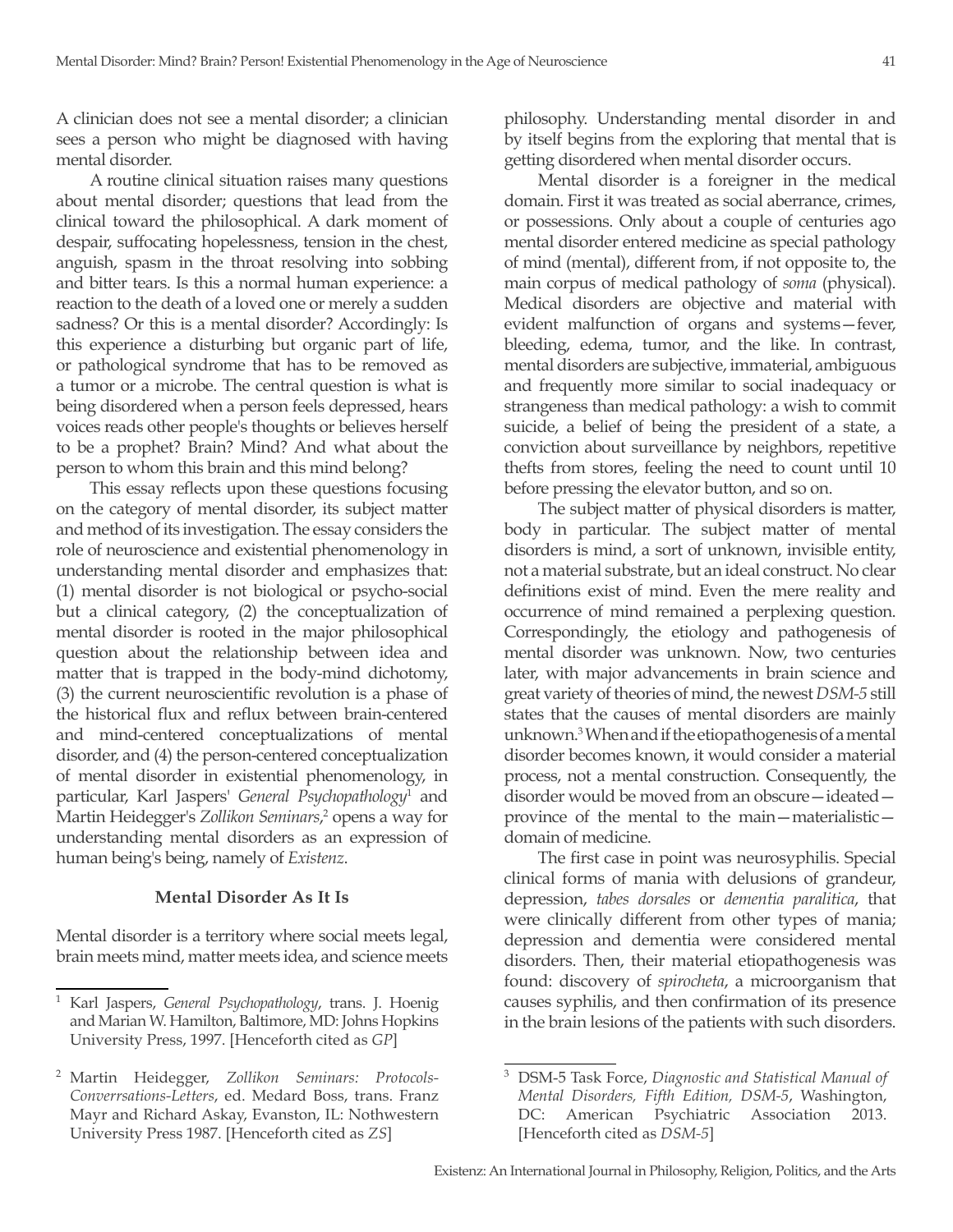Consequently, these special clinical forms were moved from the class of mental disorders to the class of physical disorders, namely, sexually transmitted infectious diseases. The same happens with mental presentations of *myxedema*, multiple sclerosis, brain tumor, and other organic physical disorders: their material substratum was found and they became considered mental syndromes of physical illnesses.

This residual principle of categorization of a disorder as mental only if there is no evidence that it is physical, could be seen in daily practice, for example in the emergency room. An athletic man of 26, is pale, tense, and panicky. His girlfriend has just left him for his friend. The man complains of feeling faint, intolerable pain in his chest, difficulties breathing, and fear of dying. The clinical picture suggests acute somatised anxiety or panic attack, possibly associated with a psychological trauma. However, this diagnosis is not the chief to be considered. First of all, complex analyses will be done (blood work, MRI, Ultrasound, EKG, etc.) to confirm or reject myocardial infarction and other forms of physical pathology. Only if these objective data are uneventful and thus a diagnosis of physical pathology can be excluded, then the diagnosis of mental pathology (panic attack) will be made. The point here is not that a panic attack is less real than a heart attack. The point is that the reality of a panic attack is fundamentally different from the reality of a heart attack. There are no objective, measurable evidences to explain a panic attack. For example, while a heart attack designates damages of the heart, no equivalent carrier of damages is found to designate a panic attack.

#### **Matter and Mind: Materialism and Idealism**

This uncertainty of the subject matter of mental disorder engenders a plentitude of theories. In sum, they fall into two lines. The first line is materialism—mental disorder is a disorder of the brain. The second line is idealism mental disorder is a disorder of the mind.

Emerging from Aristotlelian and Platonic constructs and masterfully elaborated by René Descartes, the Western thinking tradition rests upon two ultimate concepts of the world—matter and idea. The materialistic conceptualization of mental disorder is rooted in matter, its idealistic counterpart is rooted in the mind.

Materialism considers the mental as an expression of the physical. The subject matter of mental disorder is the brain, where mentality is reduced to materiality. For example neurosyphilis: here, specific delusions, mania, depression are seen as results of pathological activity of spirochete in the brain. Scientific knowledge is just not deep enough to prove this completely at this time. Sooner or later a microbe, a neuromediator, a lesion in some hidden corner of the brain, a genetic deviation something substantial and objective will be discovered. Hence mental disorder does not carry any special quality but is the same as physical disorder, an object to be investigated by rational natural-scientific methods, based on the explanatory paradigm, the objectivity of measurement and the power of experimentation.

The second line asserts sovereignty of the mental, its independence from the material. The mental represents its own world of psychological and social forces, that cannot be reduced to the material. The subject matter of mental disorder is a special entity. In contrast to certainty of the materialistic line, the idealistic never knew what exactly this special entity is. The principal point is that it is subjective and thus cannot be objectified and define with the precision of natural science. The subject matter of mental disorder has been conceptualized as *pneuma*, spirit, soul, or *Geist*. Following the dominating Anglo-American tradition of the last hundred years it is typically referred to as mind. Mental disorder carries its own special quality and requires its own methods of investigation. The mental refers to a microcosm an internal world of it own presentations—thoughts, feelings, dreams, wishes, volitions, intentions, and the like. The life of the mental is not merely evident and familiar, but central for a human being: it is the *sine qua non* and makes humans different from everything else in the world. The mental penetrates a human being's existence at every given moment: feeling one's presence in the world, capable to reflect upon pain or happiness.

However, the mainstream of Western tradition favors objective materialistic reality, and tends to leave subjective idealistic reality for poets and philosophers. Many physicians as well as patients frequently are eager to convert the elusiveness of the subjective reality of psychic experiences to the hard currency of the objective reality of brain pathology. Psycho-social as well as epictemic factors contribute to such situation. Psychologically and morally, neurochemical imbalance sounds better than depression, reducing the stigmatization of the discriminative mad/bad dictum that stemmed from the old but still strong equation of mental disorder and social aberrance. Epistemically, materialistic reduction keeps the conceptualization of mental disorder in the frame of deterministic and explanatory paradigm, providing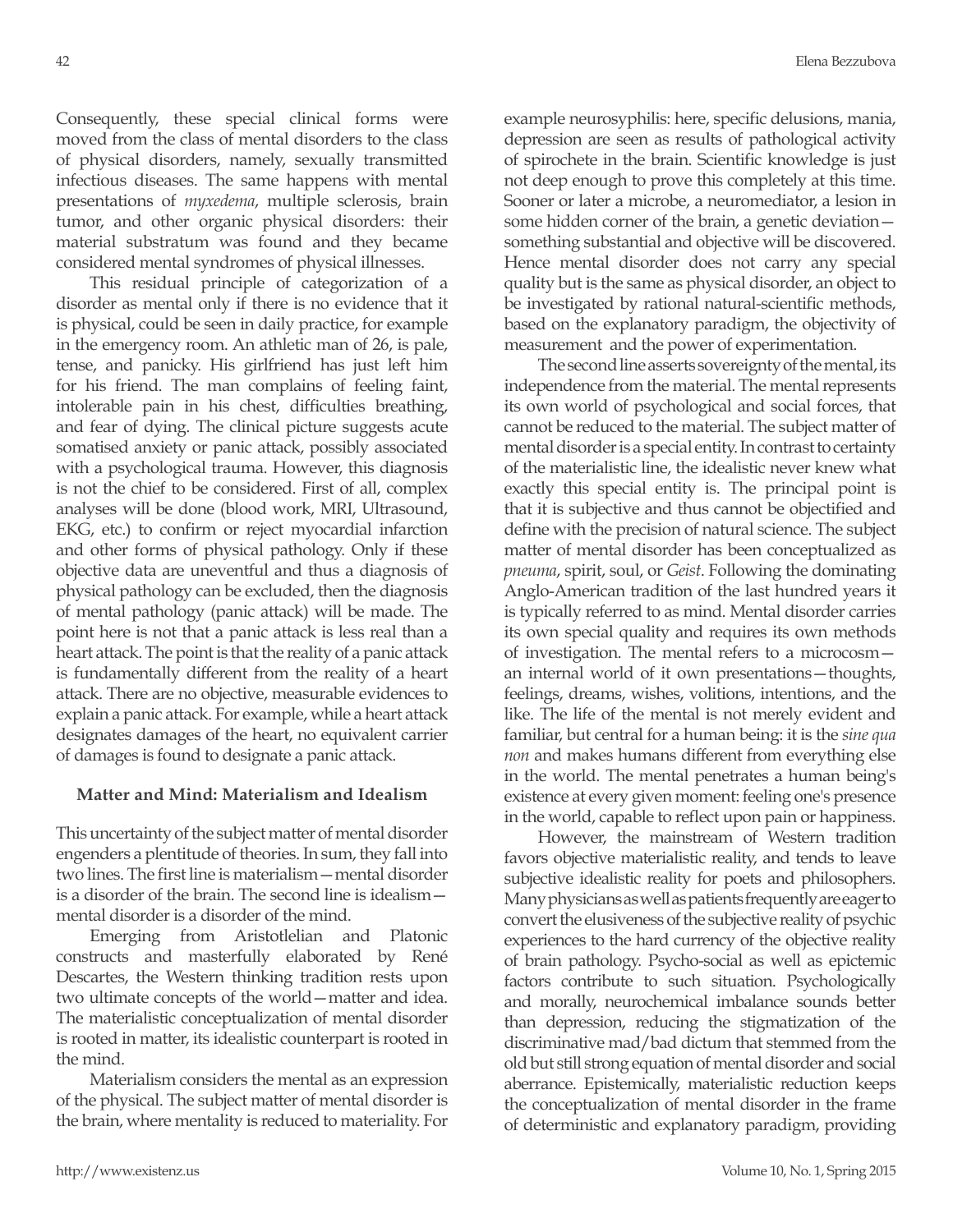the comfort of predictability and subordinance. Running from the subjective reality of person's internal world toward its objectification in impersonal things feels like running from the freedom and infinitude of persona toward the cage of comfortable rationality and "numerical values" (*ZS* 78).

Though historically the mental sometimes was anchor to the heart and other organs, the majority of materialistic theories connected it to brain. Epistemologically and methodologically there is not too much to add to the thousand-plus years Hippocrates' formula:

Men ought to know that from the brain and from the brain only arrives our pleasures, joys, laughter and jests, as well as our sorrows, pains, griefs, and tears.<sup>4</sup>

The later developments incorporated new data regarding brain structure, functions, and the processes of the transformation of brain activity into mental activity. Progress in explainig brain-mind connections was seen as progress in medicine, and was guided by the most accelerating natural sciences at that moment physics, chemistry, and biology.

By the end of the nineteenth century the braintheory of mind was blossoming. The brilliant German physician Wilhelm Griesinger, the founder of modern biological psychiatry, set the stage: "Patients with so-called 'mental illness' are really individuals with illnesses of nerves and brain."<sup>5</sup> A hundred years later, at the end of the twentieth century, avalanching advances in cognitive neuroscience, brain imaging, genetics, and molecular neurochemistry have equipped this materialistic view with new powerful, exciting, and promising data. However, at the end of the day, even the *DSM-5*, a major proponent of the "mental is brain" dictum, affirms that "a complete description of the underlying pathological process is not possible for most mental disorders" (*DSM-5* xii). There is a good deal of evidence that mental process are related to brain activity but there is no definite understanding of whether and how a particular mental disorder of a particular person is caused by a particular process in this person's brain.

The history of the idealistic line—mental disorders are disorders of the mind—includes social and psychological approaches. The social approach, treating the mentally sick as criminals or animals is evidently the oldest approach. Even today media outlets keep attention focused on such cases in which mental disorders are presented as instances of cultural deviations, moral aberrations, social abnormality, religious eccentricity, or criminal actions.

Even though Plato's ship of fools departed several centuries ago, the idea to see mental disorder as a social construct, a form of social suppression of those who are different, has never completely left the psychiatric horizon.<sup>6</sup> The colorful and influential anti-psychiatric movement, including scholarly views of Michel Foucault and Thomas Szasz;<sup>7</sup> the *DSM-I* with Adolf Meyer's ideas that mental disorder is caused not by the pathology of brain, but by a negative environment; $s^8$ and Silvano Arieti's multi-volume set of the *American*  Handbook of Psychiatry<sup>9</sup> attested to the limitations of the emerging reductionist interpretation of metal disorder. It is difficult to deny that social factors impacted the design of some disorders: the Vietnam War and

- <sup>7</sup> Thomas S. Szasz, *The Myth of Mental Illness: Foundations of Theory of Personal Conduct*, New York, NY: Harper & Row, 1974.
- <sup>8</sup> American Psychiatric Association, Committee on Nomenclature and Statistics, *Diagnostic and Statistical Manual: Mental Disorders*, Washington DC: American Psychiatric Association, 1952.
- <sup>9</sup> Silvano Arieti, ed, *American Handbook of Psychiatry, 8 Volumes*, New York, NY: Basic Books, 1974-1986.

<sup>4</sup> Cited in Franz Alexander and Sheldon T. Selesnick, *The History of Psychiatry: An Evaluation of Psychiatric Thought and Practice From Prehistoric Times to the Present*, New York, NY: Harper & Row 1966, p. 31.

<sup>5</sup> Cited in Edward, *A History of Psychiatry: From the Era of the Asylum to the Age of Prozac*, New York, NY: John Wiley & Sons 1997, p. 76. [Henceforth cited as *HP*]

<sup>6</sup> In *Book VI* of Plato's *Republic*, Socrates describes to Ademantes a ship of fools as allegory for a vessel without a pilot, populated by deranged lunatics. Later, this allegory has been widely used in a psychiatric context, in particular as an allusion to the medieval practice of isolating, incarcerating, or punishing people with mental disorders. Two works to depict the medievial understanding of this allusion are the 1494 text by Sebastian Brant, *Ship of Fools*, trans. Alexander Barclay, Edinburgh, 1874 [accessible as eBook # 20179 at the Project Gutenberg Library, http://www. gutenberg.org/files/20179/20179-h/20179-h.htm], and the painting by Hieronymus Bosch, *Ship of Fools*, c. 1490-1500). A twentieth century interpretation of this analogy is Michel Foucault, *Madness and Civilization: A History of Insanity in the Age of Reason*, trans. Richard Howard, New York, NY: Random House, 1965.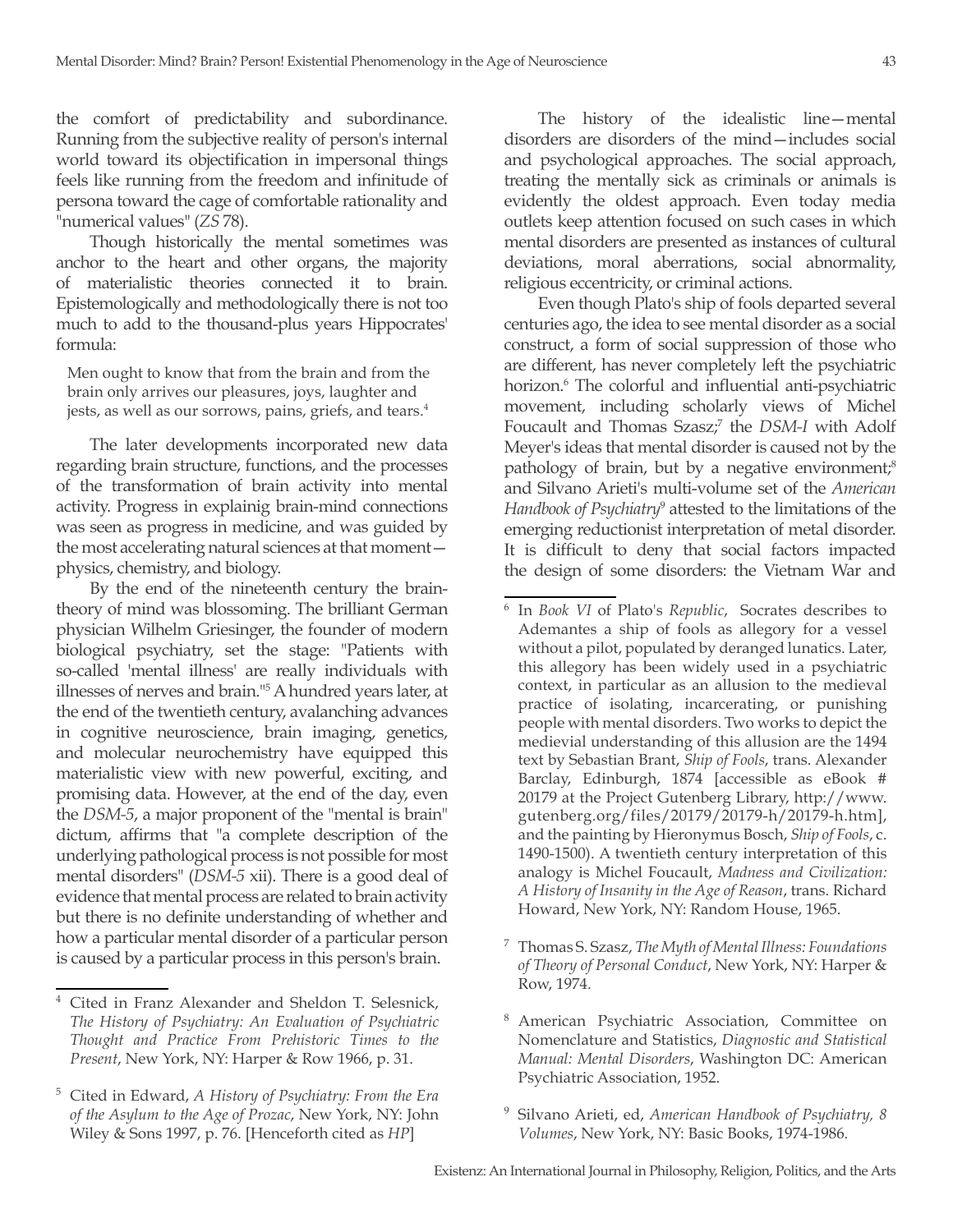Posttraumatic Stress Disorder or the Soviet dissident movement and Sluggish Schizophrenia. If the story of masturbation as mental disorder feels like a historical anecdote, the story of the establishment and then the abolishment of homosexuality demonstrates the actuality of social constructing of mental disorder. In the case of homosexuality, it became a disorder to suit Victorian morals. The change of social politics during activism and the human rights movements lead to the removal of homosexuality from the official list of mental disorders. Ironically, the procedure again was not medical but political: anonymous voting.

The social plays a principal role in the theoretical categorization of mental disorder and its practical application as involuntary hospitalization. The official definition of mental disorder in the *DSM* includes social signs, "significant distress or disability in social, occupational or other important activities" (*DSM-5*  20). At the same time, the definition states that socially deviant behavior that does not result from a "dysfunction in an individual" is not mental disorder. In sum it remains unclear how to determine such dysfunction and its connection to deviant behavior? There are no objective tests to prove or deny this connection. However, it directly impacts the decision-making regarding involuntary hospitalization, a procedure that is as routine for psychiatry, as unimaginable to the rest of medicine. Three indications for involuntary hospitalization—a threat of a person with mental disorder to others, a threat to oneself, and inability to provide oneself with vital basics—belong to the social realm. So, the social domain is indeed an important dimension of mental disorders.

The psychological approach of the idealistic line of the conceptualization of mental disorder focuses on a person, her internal experiences, thoughts, feelings, wishes, phantasies, and dreams. Instead of the materialistic measurement of objects, psychological methods pay great respect to subjectivity as a special instrument of understanding. Autobiographies, journals, diaries, and introspection are considered among the powerful vehicles for explorations of a person's inner world of subjective reality that is seen as most important for psychological development. Mental disorder of depersonalization, for example, entered psychiatry right from the diaries of the Swiss philosopher, Henri Frédéric Amiel.

The psychological approach originates in the philosophical tradition, including the classical selfreflections of Saint Augustine's *Confessions* or Søren Kierkegaard's writings. If the materialistic line of the conceptualization of mental disorder is practically merging with bio-medical science, the idealistic line of the conceptualization of mental disorder grew out of philosophical reflection.

Along with the body-centered and mindcentered conceptualizations there always have been a third venue of integrative or eclectic theories that take into account different aspects of mental disorder, such as cultural, social, psychological, biological, physiological, and other approaches. Many researchers as well as practitioners find them useful for particular pragmatic purposes. However, from an ontological and epistemological perspective, such approaches do not appear independent. They confuse factors contributing to the development of mental disorder with the subject matter of this disorder. Any theoretical conceptualization of mental disorder is based epistemologically on one of the two primaries—matter or mind. Some integrative approaches recognize their original theoretical take on mind or matter as primary. Others declare some form of atheoretical eclecticism. Nonetheless, such declarations do not free the thinking process itself from its fundamentals. For European rational thinking, these fundamentals are found in the Cartesian *res extensa res cogitans* paradigm. In the case of mental disorder, matter and mind are not merely theoretical epistemic primers, but also material domains related to brain and mind.

## **The Flux and Reflux of Brain-Centered and Mind-Centered Conceptualizations of Mental Disorder**

The materialistic and idealistic theories sometimes would move closer together, forming hybrids, sometimes radically diverge from one another, but most often they would clash. A period dominating by a brain-centered theory would follow by a rise of a mindcentered theory. Then, the polarity would change again. One of latest representatives of the idealistic romantic school of psychiatry (the *Psychiker* as they called themselves), Karl Wilhelm Ideler believed that mental disorder is independent from the body. He emphasized the role of passions and introduced the method of pathography, the connections between biography, mental disorder, and creativity. Ideler's young deputy was Carl F. O. Westphal, one of the most famous European psychiatrists and most ardent proponent of the brain-centered materialism. Westphal hardly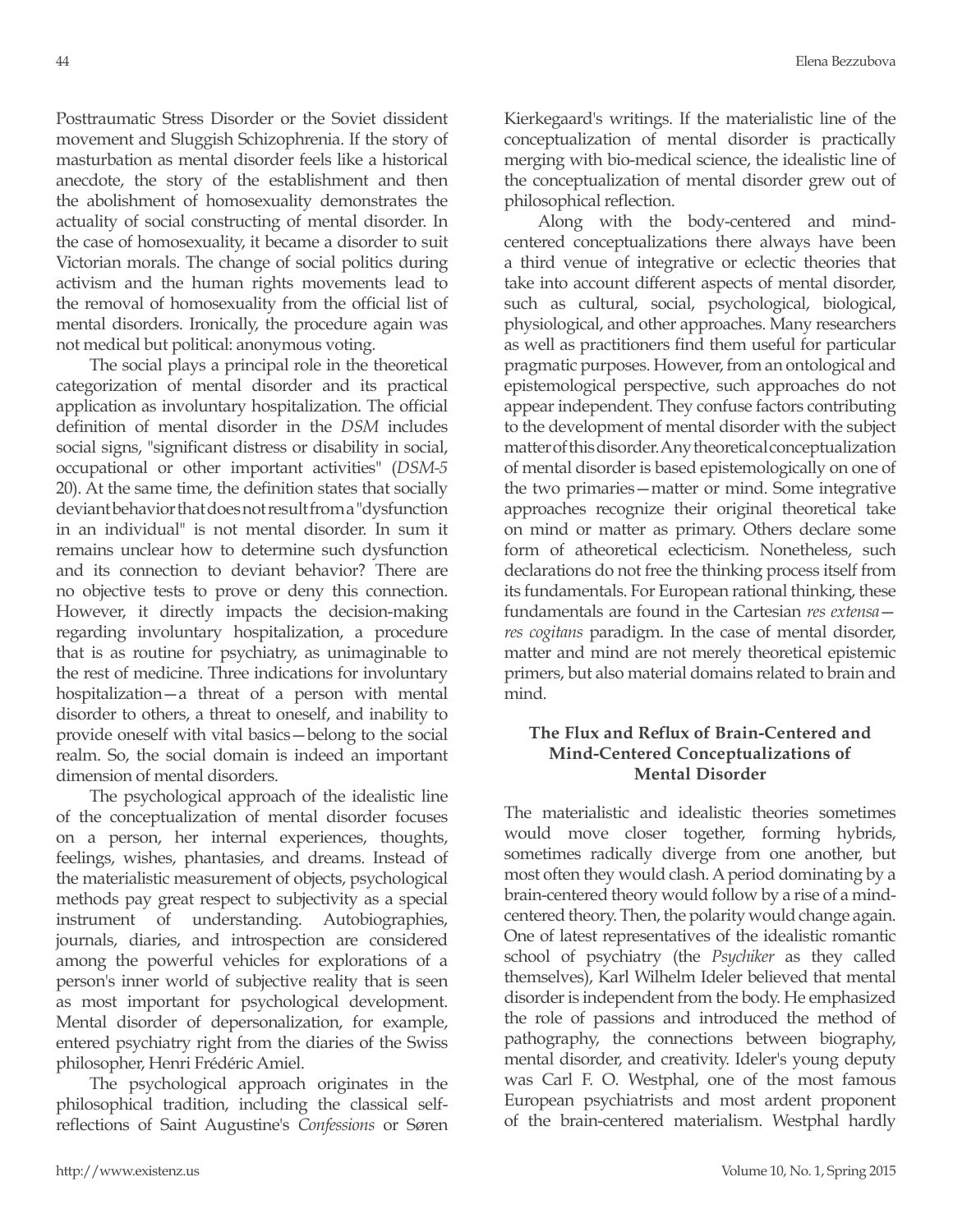tolerated his chief's position and propagated shifting the focus from an interview room to the autopsy table and the microscope.

Psychoanalysis demonstrates the flux and reflux of materialistic brain-centered and idealistic mind-centered conceptualizations of mental disorder. Sigmund Freud was an assistant of Theodor Meynert, a giant of the braincentered position, who discovered the neurosyphilitic lesions in the brain. Meynert sarcastically disregarded therapy, saying that treatment of untreatable mental diseases is useless. Instead, he appraised "scientific basis in a deep and finely grained understanding of the [brain's] anatomical structure" (*HP* 77). Freud's initial research was quite materialistic and neurohistological. His first psychoanalytic ideas appealed to Hermann von Helmholtz's materialistic theories of electricity and magnetism. Even though psychoanalysis—with its primary focus on mental forces and their unconscious dynamics—was often considered the most complete mind-centered conceptualization of mental disorder, Freud himself never departed from his original vision of libido as a physical discharge at the ends of nerves, and also not from his appeal that, eventually, psychology will be replaced by chemistry.

The psychoanalytic triumph of a mind-centered conception of mental disorder was long, but not everlasting. As in the beginning of the twentieth century, Freudian psychoanalysis defeated Meynert's neuroanatomy, half a century later psychoanalysis was conquered by revolutionary advances in neuroscience. Thomas Insel, the Freud of contemporary neuroscience, calls this "a tectonic shift."<sup>10</sup> Nowadays the decade of the brain follows the decade of mind as it continues the brain mapping project. Next advances might very well include a MyBrainMap app, next to a GoogleMap app, and some MyNeuralCircuity button for GoogleGlasses.

The findings of neuroscience are powerful and promising. The psychological effect of brain imagery is impressive. Scholarly interpretations of these findings indicate hope for future theories in their ability to connect brain functions with mental dispositions. However, what we can expect from such tectonic shift and what cannot be expected, remains still open to interpretation.

### **The Neuroscientific Revolution and Mental Disorder**

Current interventions by neuroscience into the theory of mental disorder present another chapter in the materialistic tradition. Following the advances of eighteenth century neuroanatomy, nineteenth century neuroscience, cerebral localization, and phrenology, and twentieth century neurophysiology, twenty-first century neuroscience aspires to translate the elusive subjectivity of mind into the factual objectivity of brain. The plenitude of amazing scientific discoveries expose significant limitations in their interpretation. Contemporary neuroscience relies on the same mixture of epistemological naiveté and aggressive positivism, as did mechanistic materialism of the seventeenth to nineteenth centuries. Consider the following, "An extremely small chemical and physical change in the brain…will suffice to bring out a mental disorder" (*HP* 626). A line from a popular lecture on the latest achievements of the neuroscientific revolution? Yes, but of 1852, not of 2015! The twenty-first century neuroscience dictum,

all the richness of our mental life—all our feelings, our emotions, our thoughts, our ambitions, our love lives, our religious sentiments and even what each of us regards as his or her own intimate private self—is simply the activity of these little specks of jelly in our heads, in our brains. There is nothing else.<sup>11</sup>

This resembles so closely the seventeenth century assertion,

"to have an accurate idea of the operations from which thought results, it is necessary to consider the brain as a special organ designed especially to produce it, as the stomach and the intestines are designed to operate the digestion, the liver to filter bile, the parotids and the maxillary and sublingual glands to prepare the salivary juices."<sup>12</sup>

Between these two excerpts is a huge distance in terms of scientific knowledge about how the brain works, but almost no distance in terms of theoretical interpretation

<sup>&</sup>lt;sup>10</sup> Thomas R. Insel and Bruce N. Cuthbert, "Brain Disorders? Precisely," *Science* 348/6234 (1 May 2015) 499-500, here p. 499. [Henceforth cited as *BD*]

<sup>11</sup> Vilayanur S. Ramachandran, *A Brief Tour of Human Consciousness: From Impostor Poodles to Purple Numbers*, New York, PI Press 2004, p. 3.

<sup>12</sup> Pierre J. G. Cabanis, *On the Relations Between the Physical and Moral Aspects of Man*, trans. Margaret Duggan Saidi, Baltimore: Johns Hopkins University Press 1981, p. 116.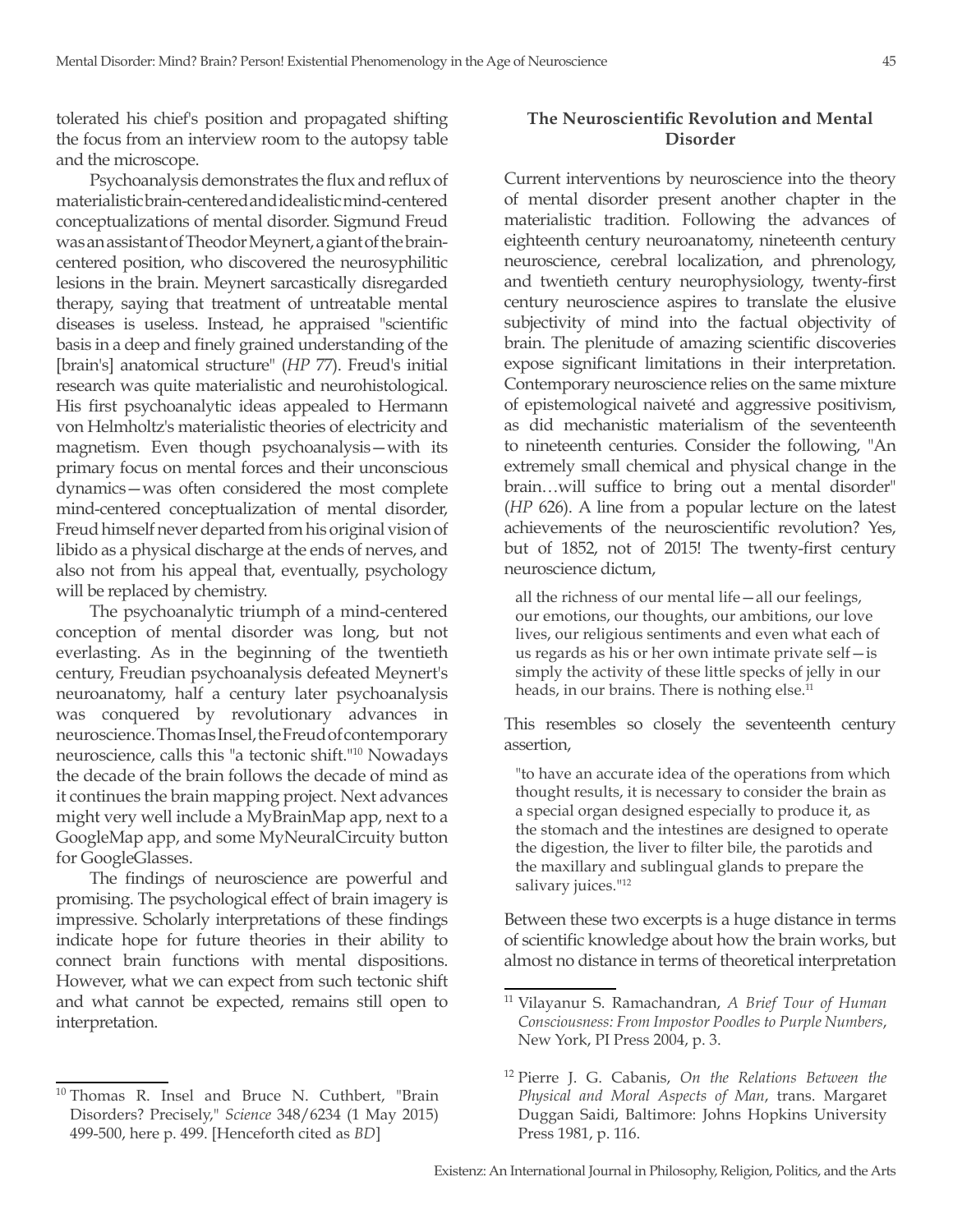of this knowledge.

Neuroscience clearly takes the most extreme materialistic position: mind is brain. Insel and Cuthbert introduce "precision psychiatry" that instead of the oldfashion mud of subjective mental disorders deals with precise, measurable, objective brain disorders (*BD* 499- 500). There are two epistemic positions to consider. First, the category of the subject matter of mental disorder, and second, the category of being real.

The brain is not the subject matter of mental disorder, since brain disorder is not equal to mental disorder. Both are ontologically different domains. Material regularities do not provide insights to understanding ideas. The processes of a brain producing thoughts are certainly not parallel to the processes of a liver producing bile. Liver and bile belong to the same continuum of matter. As liver is part of matter, so also is bile. The cells of the liver produce bile—one piece of matter generates another piece of matter. Brain-thought relationships are different. While liver and bile belong to the material aspect of the same reality, brain and thoughts are aspects of two principally different sorts of reality, namely matter and idea. The assumptions that matter produces ideas or vice versa are just assumptions, hypotheses that have been developed for centuries, while still remaining far from being conclusive. At this moment, whether matter and mind meet is merely a highly heated theme of speculation.

The second epistemic position regarding the ontological vulnerability of mind is brain reductionism is in the category of being real. Reality can be material and reality can be ideal. Material reality can be, so to speak, touched or seen—objectively registered, fixated in its space-temporal configuration. Ideal reality cannot be directly seen or touched; cannot be objectively registered. Mind is not material, it is ideal. Although brain imaging does not picture the mind, nonetheless, mind is real. My sadness is real, though I have never seen it. My thoughts are real, even though neither you nor I can see or hear them. It feels evident and familiar that the material is real and objective. It often feels somewhat uncomfortable to accept that the subjective could be real. The ideal is real and subjective. Even after a century of quantum revolution in physics, subjectivity is still a foreign category for natural science. The reality of the material and the reality of the ideal are different types of reality and this difference could be epistemological confusing and methodologically misleading. Natural science strives to be precise and tends to eliminate subjectivity as something troubling and unsuitable. Such dead end in the epistemological and methodological assessment of mental disorder is rooted in the categorical dichotomy of mind and brain; it cannot be resolved within the Cartesian paradigm.

## **Mental Disorder: Clinical, Phenomenological, and Existential**

Given the complexity of understanding mental processes, each research domain supplies only one aspect of the phenomenon. One group of researches deals with biological side of mental disorder and receives a data that the mental disorder is of materialistic biological nature. Another group of researches deals with psycho-social side of mental disorder and receives data that the mental disorder is of idealistic psychosocial nature. Integrative, multifactorial theories are methodologically the same, they rely upon metadata and assume that these data proved a complete picture. Using a Heideggerian metaphor, these biological, psychological, and social data are ultimately "blind to the phenomenon."

This certainly does not mean that biological, psychological, or social data about mental disorder are not important. They can be very valuable and helpful for many purposes. Again, using the Heideggerian metaphor, they are blind nonetheless to the essence of the phenomenon of mental disorder.

Mental disorders are seen not as biological, spiritual, social, or any other category. No one sees mental disorders. A physician sees people with mental disorders. This is a clinical category. The clinical ramification is through person-to-person communication. The subject matter of the clinical approach is a person, a human being. The diagnosis is not reducible to biochemical, electrophysiological, or neurocognitive findings. Any such methods are considered adjunct, additional to the central clinical method. A disorder is a clinical phenomenon that presents life distorted by a pathological process. From Hippocrates' precept to treat a person, not a disease, to Karl Marx's vision of disease as life limited in its freedom, the clinical approach addresses the human being as a whole. A bioscientist (a medical technician), being the subject of an investigation, focuses on a diseased organ or symptom as an object of investigation. A person with a disorder is reduced to some presentations of such disorder. In other words, the person is objectified. This subject-object dichotomy rules and restricts the process of their communication. The clinician as subject of co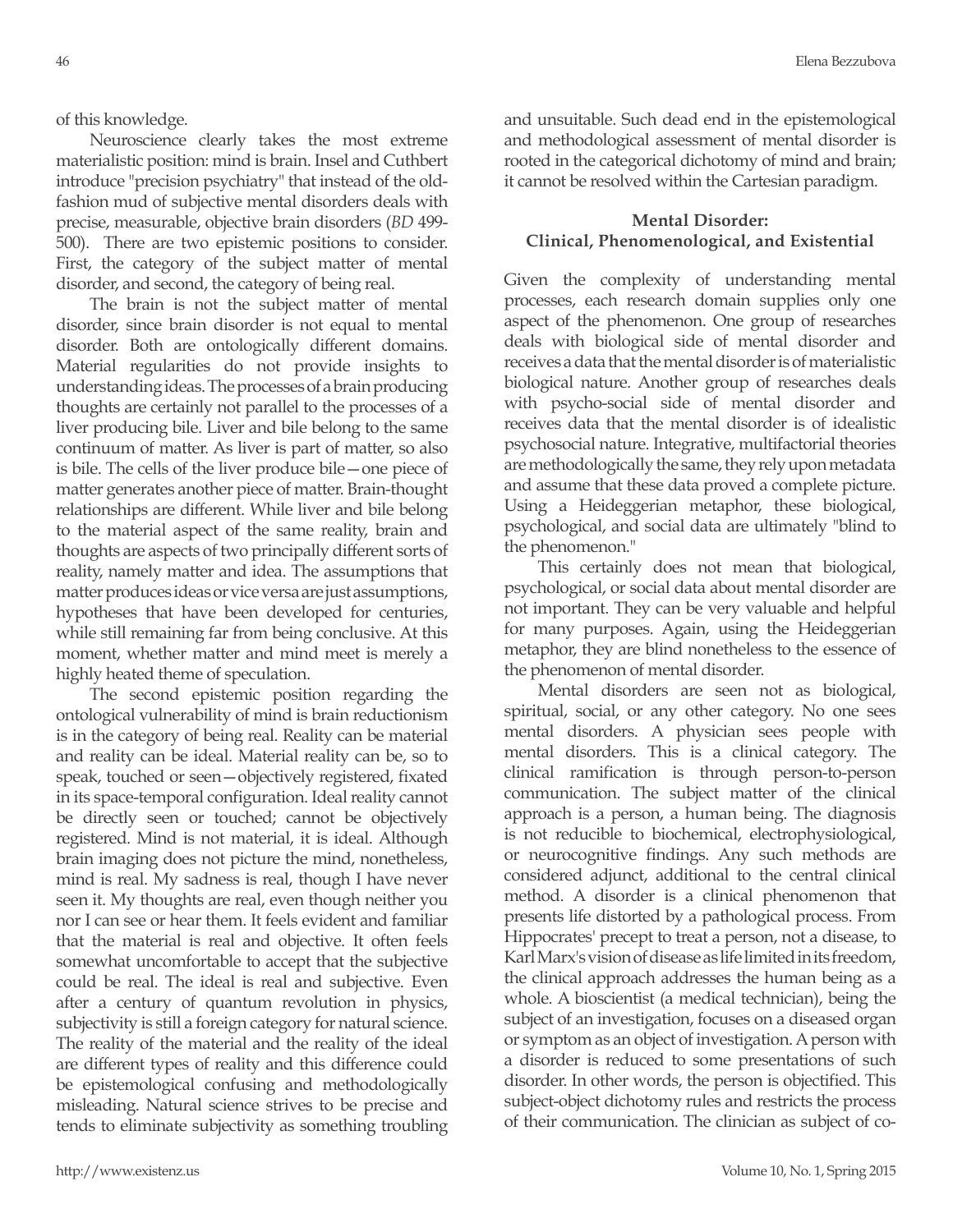experience interacts with a patient who is likewise subject of co-experience. A holistic human-beingstogetherness allows for overcoming such subject-object dichotomy. An integrative clinical approach leaves the cage of subject-object polarization and moves toward the openess, freedom, and responsibility of a personperson relationship.

In modern times the clinical approach was most consistently developed in German psychiatry that always respects its philosophical foundations. The connection between the clinical method and philosophy, especially between existentialism and philosophy, is not only epistemologically transparent, but also touchingly personal. Two major figures in phenomenology and existentialism—Karl Jaspers and Martin Heidegger worked in the area that overlaps psychopathology and philosophy. Jaspers' way to philosophy led through psychopathology. Heidegger's way was of an opposite direction—from philosophy to psychopathology.

Jaspers' *GP* becomes an opening chapter of his significant philosophical investigations, as his existential phenomenology emerges from descriptive psychopathology. Jaspers begins as a psychiatrist searching for an accurate systematization of mental disorders, not merely formulating some scientific regularity, but to discover its origin, not merely to know about mental disorder, but to know mental disorder as such. Behind academic curiosity and the ambitious goal to succeed, Jaspers had intimately personal motivation—mental disorder was reality living in his life. His wife was familiar with depression; her sister died from a mental disorder and her brother suffered from it. In addition, Jaspers' own brother suffered from mental disorder and eventually committed suicide. Jaspers himself was prone to deep psychological introspection, one of the major themes of which was personal reflection on health, illness, and death.

Jaspers' quest could not be satisfied by reducing mental disorder to brain functions, or by limiting it to the uncertainty of an elusive *Geist*. This quest was about mental disorder in its totality, in its human truth. His quest for an ultimate understanding of mental disorder ends in the necessity to understand a person with mental disorder as a whole in the totality of his position in the world. To know a disorder one needs to know a human being with this disorder. To know a human being as existing one needs to know *Existenz*. Jaspers demonstrates the birth of the existential from the clinical and the closeness of the clinical descriptive method to phenomenological methodology. His existentialism

was instigated by reflection on mental disorder.

A clinical principle of attending to clinical phenomena stands close to phenomenology. Mastery of clinical observation is the ability to learn from clinical observation. Instead of imposing some external scientific regularities to measure separate presentations, a clinician grasps a clinical picture—the way different symptoms come together into a clinical unity of diagnosis.

Heidegger's study of mental disorder come as a closing chapter of his long and productive way as a co-founder of phenomenology and one of the most prominent existentialists. His turn to mental disorder happened in a traumatic and painful period in his personal life. His son, who served in German Army during the WWII, was in captivity far in Russia. He himself faced distressing restrictions related to his position in Nazi Germany. Heidegger himself sought mental help. About this time Medard Boss, a psychiatrist interested in his philosophy suggested seminars on phenomenology, existentialism, and psychopathology. They began at the Burghölzli clinic where the history of psychiatry was created—Eugen Bleuler describing autism and schizophrenia, Carl Gustav Jung carrying out his associative experiments and sharing his thoughts with Freud in almost daily correspondence, as well other well-established figures in the field. Heidegger's seminars for doctors and psychologists continued for ten years. The result is the *Zollikon Seminars*, comprised of existential phenomenological meditations on mental disorder.

Heidegger brilliantly and aggressively dismissed "the dictatorship of scientific thinking" (*ZS* 274), instead developing a humanistic approach to understanding mental disorder. Heidegger was talking to psychiatrists, who often were very critical and negative to his ideas and whose thinking was mainly Cartesian and not responsive to existential and phenomenological conceptions. In the polemical atmosphere of the seminars, Heidegger presented lucid argumentation regarding the subject matter of mental disorder and ways to know it. His discussion of sadness and tears reveals the differences between the scientific method and the phenomenological methodology.

Heidegger discussed the work of the prominent psychiatrist Robert Hegglin who applied the scientific method. The psychiatrist proposed the ways to objectify sadness. Sadness itself cannot be measured, but its expressions—tears—"can be investigated quantitatively in various directions" (*ZS* 78). Heidegger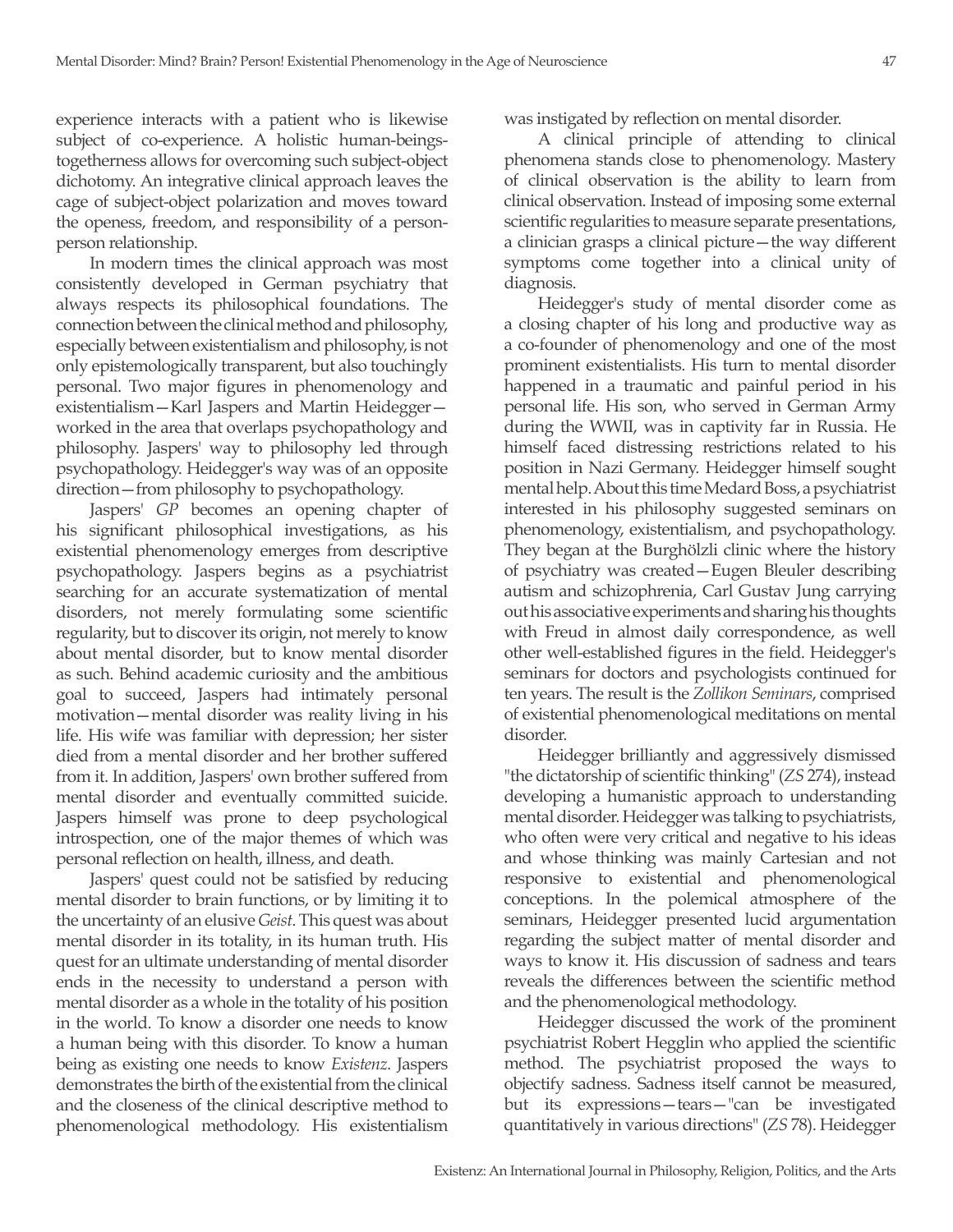argues: "You can never actually measure tears…. Where do tears belong? Are they something somatic or psychical? They are neither the one, nor the other" (*ZS* 81). This is a phenomenological consideration tears are a phenomenon that is. The essence of the phenomenon of tears is not about whether they are material or ideal. The essence of tears in that they are tears, and this essence can be grasped in the immediacy of experience. Heidegger calls it, "seen directly" (*ZS* 81), as opposite to "blindness to phenomena" (*ZS* 75).

Here again, the phenomenological principle of the attunement to the phenomenon comes very close to the clinical principal of attending to a patient, not just measuring a single sign. Heidegger explores blushing, physiologically related to vessel tension and blood circulation. "Can the blushing be measured? Blushing with shame cannot be measured. Only the redness can be measured, for instance by measuring the circulation of blood" (*ZS* 81). Then follows the differential diagnosis of redness—Heidegger's phenomenology speaks as the clinical mastery, that stands as the goal of true medical proficiency—the ability to see the clinical picture with its inner sense and meaning.

Phenomenologically speaking we can easily distinguish between a face blushing with shame and for instance, a face, flushed with fever or as a result of going inside a warm hut after a cold mountain night outside. All three kinds of blushing appear on the face, but they are very different from each other and are immediately distinguished in our everyday being-with and being-for each other. We can "see" from respective situations whether someone is embarrassed, for instance, or flushed for some other reason. [*ZS* 81]

The type of seeing Heidegger refers to is exactly the type of seeing of the true clinician. In its essence a clinical method is professional mastery to relate to a patient and to observe his condition and to see a clinical phenomenon that in medicine is called the clinical picture. The similarity between the clinical and the phenomenological relies upon the importance of direct experience, an appeal to a whole-person-living-his-life aspiration for truth, and a search not just for the answer, but for understanding.

Both Jaspers and Heidegger radically departed from Cartesian dichotomy. The styles of their departures were congruent to their backgrounds. Jaspers was a physician, a representative of the famous Heidelberg school of psychiatry with its strong natural science methodology and with its motto: Mental disorder is a disorder of brain. Throughout his medical training,

psychiatric practice and research he was govern by the Cartesian maxim that there is need for a method in finding truth. He appreciates great psychological and psychopathological findings and the theory that was built upon the foundation of Cartesian subject-object polarization, body-mind dichotomy and explanatory time-spatial determinism. Jaspers' *GP* shows how a natural scientist steered by a drive to clinical truth has to break the spell of the Cartesian paradigm and be open to the actuality of world.

Jaspers accepts that this paradigm provides psychopathology and medicine with major facts. But then, following his high purpose to understand a human being as a whole, Jaspers realizes that these facts are not complete. The facts are correct, but they miss the complexity of mind. "Descartes' division… will yield us facts, though the sphere of application is limited and disappears altogether when we reach the encompassing nature of life itself" (*GP* 224). Jaspers developed an epistemic idea of a total relational context of the phenomena that paves the ground to see "reality in its abundance" as "essentially neither a psychic inner experience nor a physical process in space, but it is something occurring in the medium of both" (*GP* 224). In contrast, Heidegger comes from pure ontology, assertively rejecting any Cartesian dichotomy, revealing the limitations of natural science and showing the ability of humanistic approach to the truth to which a scientific approach remains blind.

The following expresses the passion of Heidegger's position:

He [the physicist] believes that conceptual precision is a requirement which must be fulfilled by every science. But this belief is justified only if one believes in the dogma that [everything in] the world is completely calculable and that the calculable world is the [only] true reality. This conception is pushing us toward uncanny developments—already looming now—in which one no longer asks who and how the human being is. Instead he [the human being] is conceived of beforehand from the background of the technical manipulatability of the world. [*ZS* 141]

#### **Beings versus Brains**

Returning back to my consultation room, I see patients here, not brains. The gap between the avalanche of breath-taking findings in neuroscience excites researchers, gives powerful language to pharmaceutical companies, insurance giants and other major players of